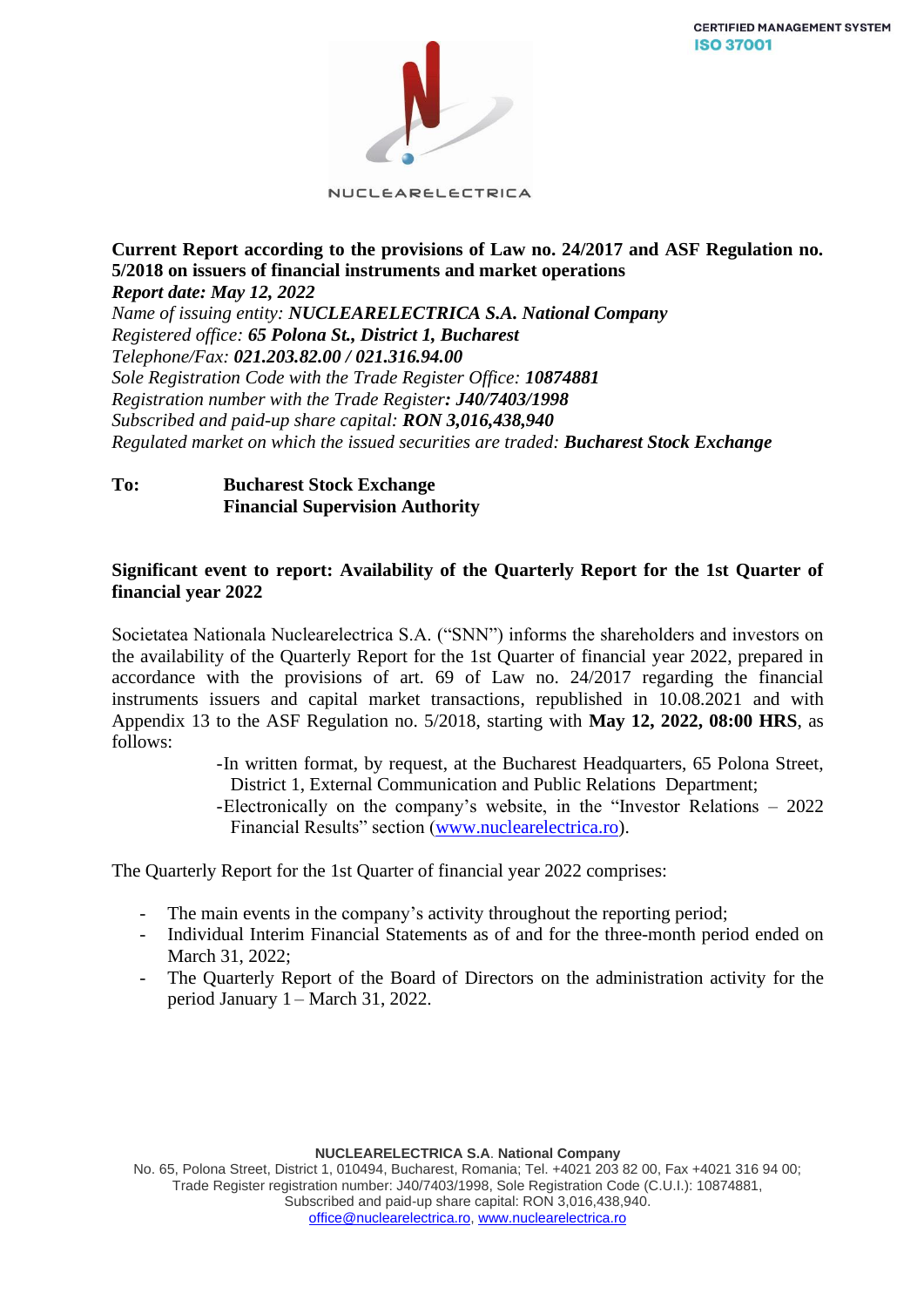### **Main results**

## **1. Financial result for the period**

**In the three month period ended on March 31, 2022, SNN registered a net profit of 818,901 thousand lei, 249.3% higher than the similar period of last year.** 

| <b>Indicator</b><br>[thousand RON]                 | 3-month period ended<br>on March 31, 2022<br>(unaudited) | 3-month period ended<br>on March 31,<br>2021<br>(unaudited) | <b>Variation</b> |
|----------------------------------------------------|----------------------------------------------------------|-------------------------------------------------------------|------------------|
| <b>Production (GWh)*</b>                           | 2,789                                                    | 2,659                                                       | 4.9%             |
| Operating revenues, of<br>which:                   | 1,867,368                                                | 704,469                                                     | 165.1 %          |
| Revenues from the sale of<br>electric power**      | 1,844,368                                                | 683,544                                                     | $169.8\%$        |
| Windfall tax expenses for<br>electricity producers | (459, 177)                                               |                                                             |                  |
| Operating expenses, less                           |                                                          |                                                             |                  |
| depreciation and<br>amortization                   | (301, 160)                                               | (284, 675)                                                  | 5.8 %            |
| <b>EBITDA</b>                                      | 1,107,031                                                | 419,794                                                     | 163.7 %          |
| Impairment and<br>depreciation                     | (150,904)                                                | (137,093)                                                   | 10.1 %           |
| <b>EBIT</b>                                        | 956,127                                                  | 282,701                                                     | 238.2 %          |
| Financial revenues                                 | 25,108                                                   | 15,267                                                      | 64.5 %           |
| Financial expenses                                 | (6, 412)                                                 | (15,709)                                                    | $(59.2\%)$       |
| Net income tax expense                             | (155, 922)                                               | (47, 794)                                                   | 226.2%           |
| Net profit                                         | 818,901                                                  | 234,465                                                     | 249.3 %          |

*\*Electricity produced and delivered by Cernavoda NPP in the National Energy System.*

*\*\*Including revenues from the sale of thermal energy, insignificant in the total revenues.*

# **2.Electricity sales (quantities, price and values) in the first quarter of 2022**

The gross production of electricity of the two operational units of Cernavoda NPP was 3,021,052 MWh in Q1 2022; from this gross production, the own technological consumption of the Units during the operation was 231 thousand MWh in Q1 2022.

The installed power usage factor, recorded by each operational unit within the Cernavoda NPP during the 1st quarter of 2022, and cumulated after the start of commercial operation (Unit 1 on December 2, 1996, Unit 2 on November 1, 2007) until March 31, 2022 was as follows: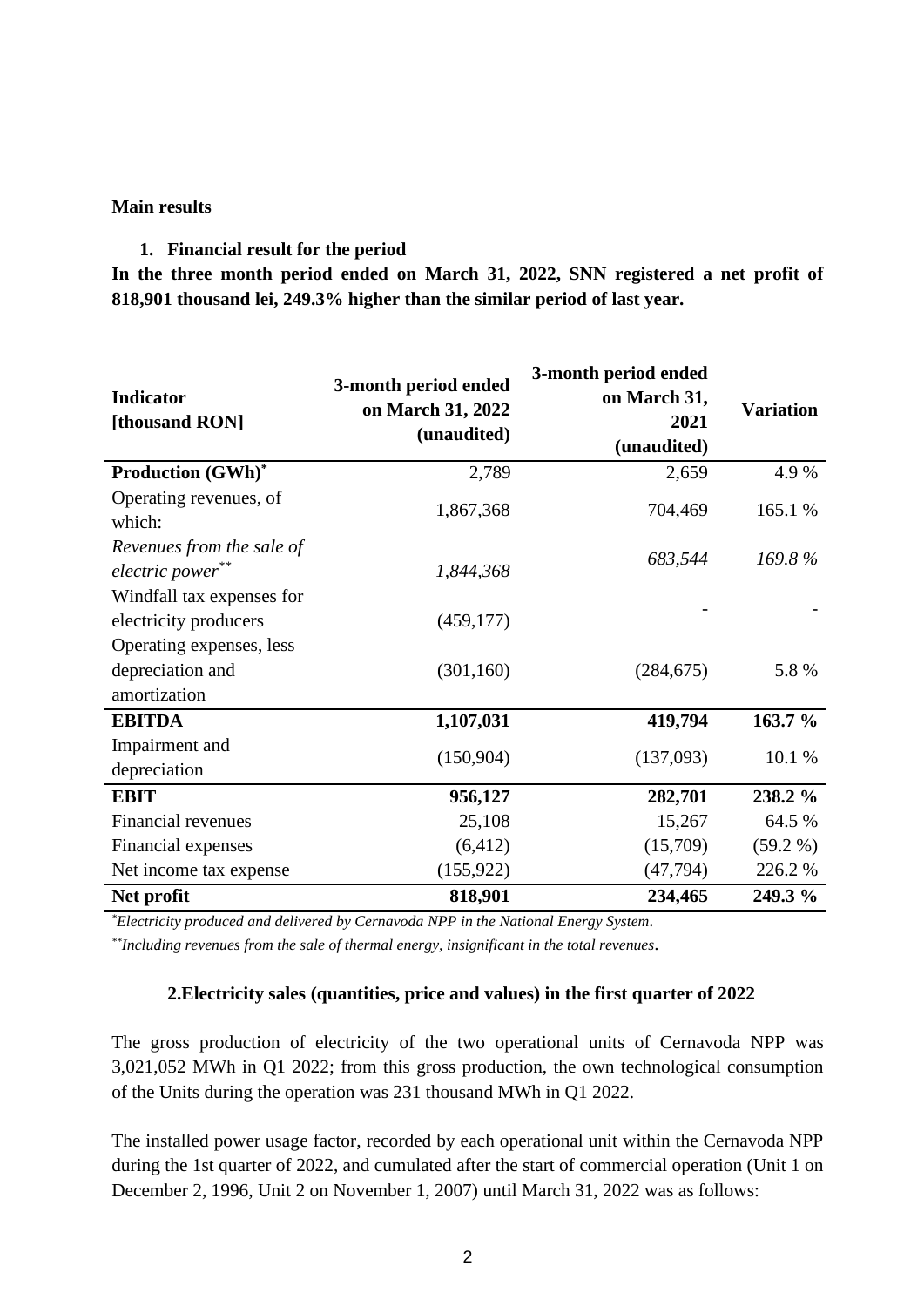| Cernavoda | January    | February | March   | Cumulated | Cumulated     |
|-----------|------------|----------|---------|-----------|---------------|
| NPP unit  | 2022       | 2022     | 2022    | 2022      | from the      |
|           |            |          |         |           | commercial    |
|           |            |          |         |           | commissioning |
| Unit 1    | $100.00\%$ | 99.58 %  | 99.37 % | 99.65 %   | 90.85 %       |
| Unit 2    | 99.82 %    | 99.65 %  | 99.77 % | 99.75 %   | 94.02 %       |

During the period January 1 - March 31, 2022, there have been no unplanned or planned outages.

**Electricity sales (quantities, prices and values) during the 1st quarter of 2022**

| Sales by types                                                                                       | <b>Quantities</b><br>in MWh | $\frac{0}{0}$<br>of total<br>sales | Average<br>price<br>[Ron/MWh]<br>with Tg<br>included] | <b>Revenues</b><br>from sales<br>[Ron] |
|------------------------------------------------------------------------------------------------------|-----------------------------|------------------------------------|-------------------------------------------------------|----------------------------------------|
| Sales on the competitive market<br>(bilateral contracts and PZU and PI)<br>contracts), out of which: | 2,789,824                   | 99.75<br>$\%$                      | 659.38                                                | 1,839,543,299                          |
| - Sales under CMBC - EA, CMBC -<br>EA Flex, CMBC-CN, CM - OTC<br>contracts and supply agreements     | 2,257,438                   | 80.72<br>$\frac{0}{0}$             | 563.09                                                | 1,271,135,047                          |
| - Sales on DAM and IDM                                                                               | 532,387                     | 19.04<br>%                         | 1,067.66                                              | 568,408,252                            |
| PE positive imbalances                                                                               | 6,950                       | 0.26%                              | 811.02                                                | 5,636,566                              |
| Total sales in the 1st quarter of 2022                                                               | 2,796,775                   | 100 %                              | 659.75                                                | 1,845,179,865                          |

**The revenues** obtained from the electricity market related to the deliveries of electricity in Q1 2022 are of **RON 1,845,170,740**, 26.3% higher than the budget revenues for Q1 2022, and 170% higher than the results from Q1 2021, respectively.

**The average weighted sale price**, for the quantities of electricity sold (without the BM), resulted in the first quarter of 2022, is **659.38 RON/MWh** (including Tg). For comparison, the weighted average price of all the transactions performed on the markets on which SNN operated in the first quarter of 2022 (CMBC – EA, CMBC – EA Flex, CMBC-CN, CM – OTC, DAM and IDM), calculated according to the values published by OPCOM in the monthly market reports, is 781.14 RON/MWh. In the 1st quarter of 2021 the average weighted sale price, for the quantities of energy sold (without the regulated market and the BM) was 249.25 RON/MWh (including  $T_g$ ).

The quantities of electricity sold on the **competitive market of bilateral contracts** represented in the first quarter of 2022 a percentage rate of **80.72 %,** of the total volume of the electricity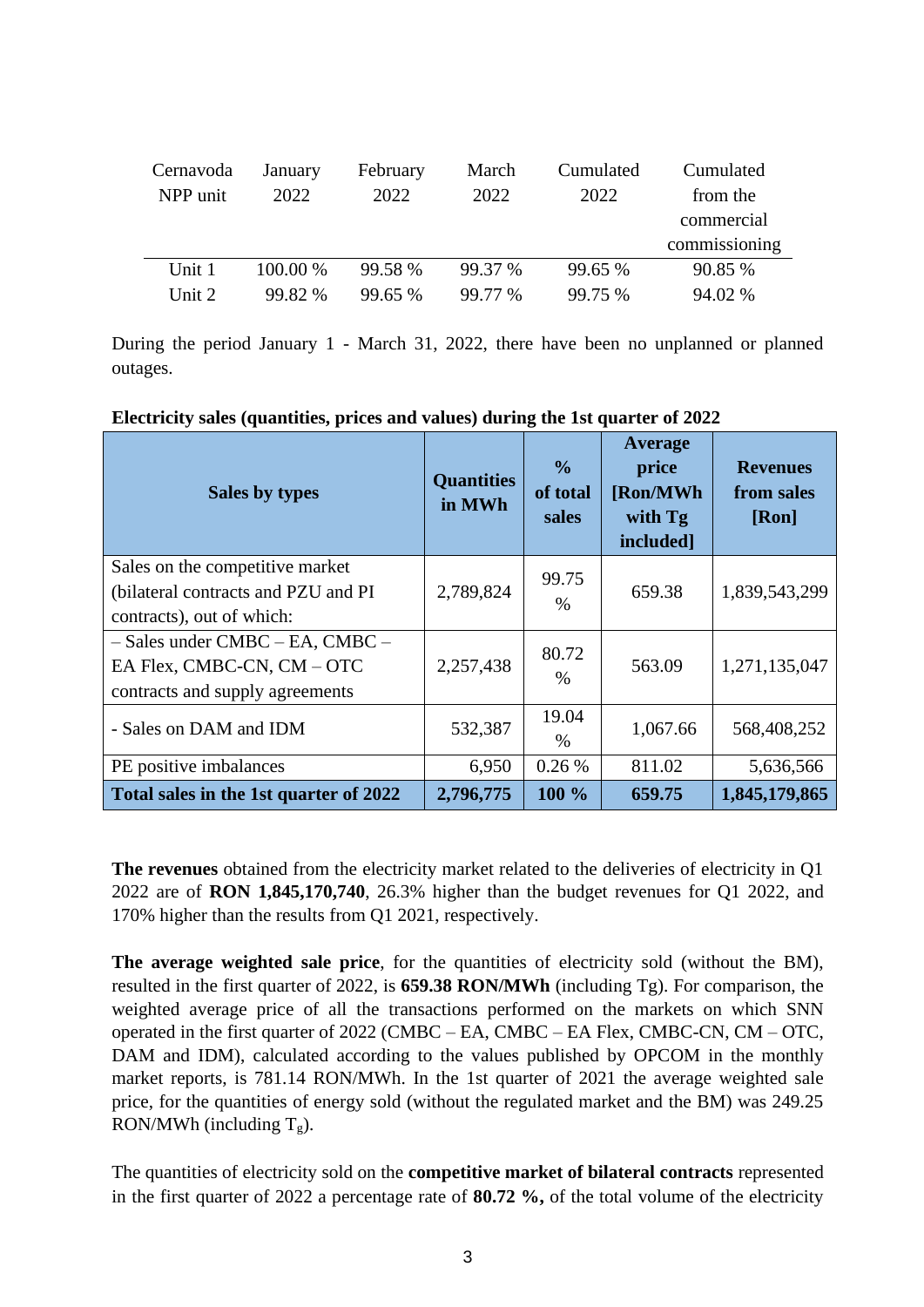sold, compared to a percentage rate of 81.45 % recorded in the first quarter of 2021. **The average sale price** for bilateral contracts in this period was **563.09 RON/MWh** ( $T_g$  included), an increase of 127.5 % compared to the average price recorded in the first quarter of 2021, of 247.50 RON/MWh ( $T_g$  included); considering that the value of the transportation fee for introducing electricity in the  $T_g$  network was 1.30 RON/MWh starting with January 2020 (according to ANRE Order No. 218/December 11, 2019), and as of January 1, 2022, 1.49 RON/MWh (according to ANRE Order No. 124/November 25, 2021).

On **the spot market** (DAM and IDM), in the 1st quarter of 2022, a quantity of electricity representing **19.04 %** of the total sale volumes was sold, as compared to the percentage rate of 18.26 % recorded in the 1st quarter of 2021. The **average energy sale price** on the spot market (DAM and IDM) achieved by SNN in the first quarter of 2022 was **1,067.66 RON/MWh** ( $T_g$ ) included), compared to 257.05 RON/MWh ( $T_g$  included) recorded in the first quarter of 2021.

# **3.Invetments degree of completion at the end of the first quarter 2022**

The total value of the investment program of SNN for 2022 is RON 702,795 thousand (without the component allocated to the payment of the debt service related to long-term loans), a program approved by Resolution No. 4/February 23, 2022 of the Ordinary General Meeting of Shareholders of SNN, as part of the Revenue and Expenditure Budget ("REB") of SNN for 2022.

The comparative situation of the investment accomplishments (value and percentage) for Q1 2022, compared to the same period of 2021, is presented in the table below:

| Year | <b>Value</b><br>of Investment Program<br>[thousand RON] | <b>Achieved</b><br>$(01.01 - 31.03)$<br>[thousand RON] | Degree of<br><b>Achievement</b><br>$(01.01 - 31.03)$<br>(%) |
|------|---------------------------------------------------------|--------------------------------------------------------|-------------------------------------------------------------|
| 2022 | 702,795                                                 | 99,759                                                 | 14.2 %                                                      |
| 2021 | 433,860                                                 | 39,030                                                 | 9.0%                                                        |

When sizing the investment development program, SN Nuclearelectrica S.A. considered the necessities of the branches (Cernavoda NPP and Pitesti NFF) regarding production continuity, and reaching a high level of utilization of the production capacity (EAF Energy Availability Factor), respectively, in compliance with the nuclear safety regulations and the long-term maintenance of the level of excellence in the operation of the plant, the purchase of assets corresponding to the Feldioara Branch belonging to Compania Nationala a Uraniunului S.A., and the transfer in the corporate assets of the Branch of the Fabrica de Prelucrare a Concentratelor de Uraniu – Feldioara S.R.L., branch set up by S.N. Nuclearelectrica S.A., as well as the contribution to the share capital of Nuclearelectrica Serv SRL and EnergoNuclear S.A. At the same time, the development program also caters for the necessity to upgrade/refurbish certain systems, which, for both economic reasons (specific consumption